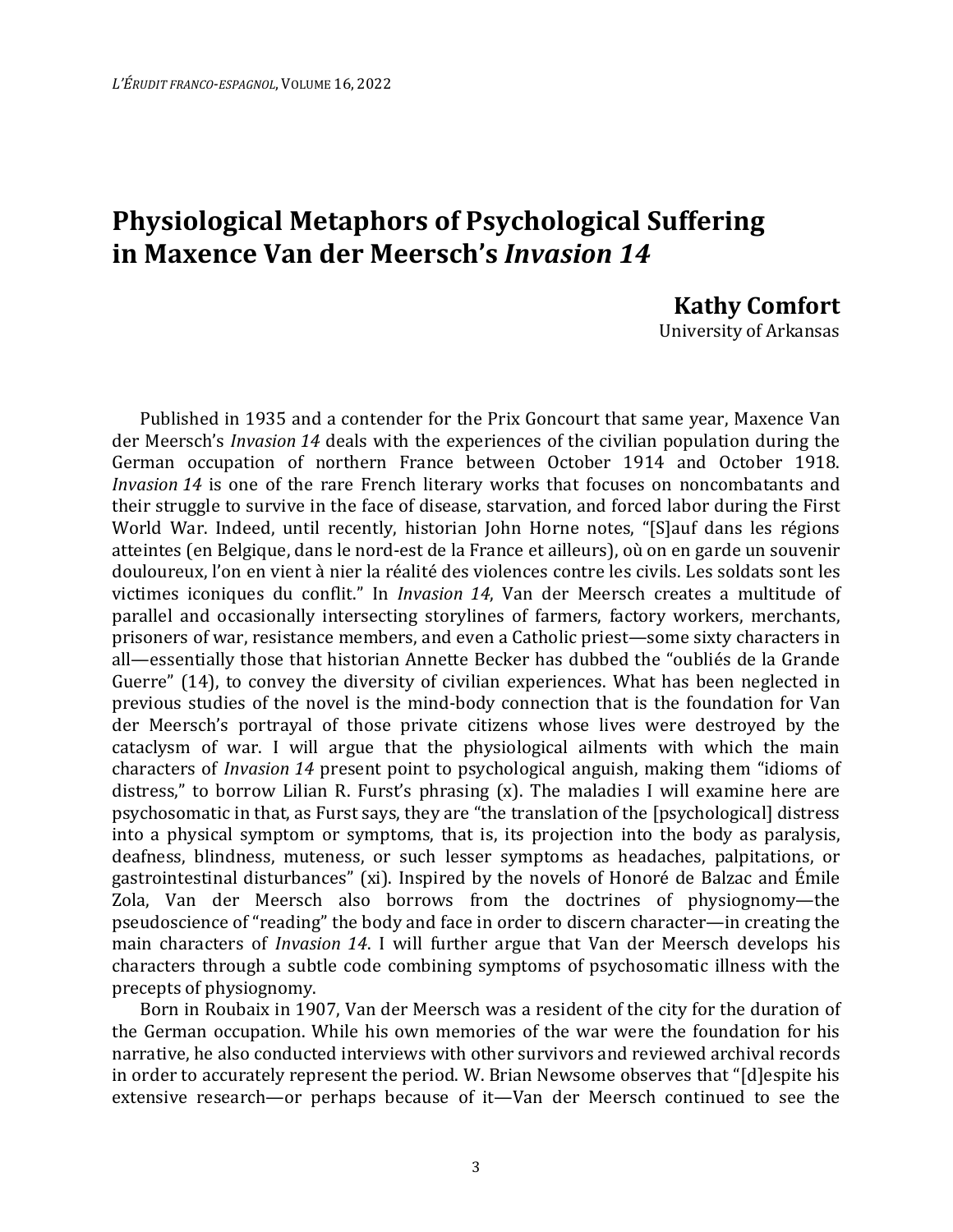occupation through the eyes of the terrified child he was in 1914" ("Occupation" 61). In his essay "Pourquoi j'ai écrit *Invasion 14*," Van der Meersch wrote that he had had "cette chance providentielle de connaître personnellement les héros marquants du drame. J'ai recueilli leurs récits, leurs témoignages oraux et écrits. Et puis, ces heures d'agonie, je puis bien dire que je les ai vécues moi-même. L'atmosphère, l'ambiance, je la portais en moi" (60-61). Despite Van der Meersch's efforts to be faithful to the experiences of the civilian population, Marc Dujardin cautions that *Invasion 14* is primarily a literary piece and not a historical account. Van der Meersch, he observes, "[a] souvent altéré la vérité par grossissement, charge ou déformation. Il a déformé pour mieux porter témoignage. S'il fut un témoin, on ne peut pas le considérer comme un miroir" (257-58). In short, as Newsome suggests, *Invasion 14* may best be termed a work of "fictional truth" ("Maxence" xiv).

Van der Meersch (1907-51) is the author of thirteen novels—most of which were written between 1932 and 1943—and four major non-fiction works. He enjoyed critical and popular success early on, beginning with his first novel, *La maison dans la dune* (1932). That novel, dealing with tobacco smugglers in the Nord and Belgium and based on a case from his short-lived career as a lawyer, has been adapted for the screen three times, most recently in 1988. Van der Meersch was awarded the Prix Goncourt in 1936 for *L'empreinte du Dieu* and the Grand prix du roman de l'Académie française in 1943 for *Corps et âmes*. Most of his novels are set in and around his hometown of Roubaix and feature workingclass characters. One notable example is his trilogy *La fille pauvre* (1934-55), which was inspired by his wife Thérèze's hard-scrabble life. Raised by atheist parents, Van der Meersch converted to Catholicism as an adult, an experience he recounted in *L'élu* (1937). Spirituality is a central theme of many of his novels, but his views were at times provocative. *La petite sainte Thérèse* (1947), Newsome notes, made clergy "bristle," because he portrayed the saint "as a flawed individual whose saintliness lay not in a form of holy perfection but in acknowledgement of her weaknesses, and who was thus redeemed primarily by faith in God's grace rather than faith, hope, and charity" ("Maxence" xxi). Christian Morzewski observes that, in recent years, Van der Meersch's *œuvre*—which he characterizes as a "régionalisme misérabiliste" (6)—is "proprement *illisible* pour le lecteur de Camus, Malraux, Mauriac ou même Bernanos" (8; emphasis in original). Morzewski further notes that the views expressed in the novels, in particular those on women's place in society and on homosexuality, are "difficilement admissibles" (6) for today's reader.

For some critics, *Invasion 14* (1935) has aged better than most of Van der Meersch's work. The novel was generally favorably reviewed at the time of its publication, though some critics found the novel too violent and too dark. As Ramon Fernandez puts it, "Les amateurs d'images d'Épinal seront déçus par son livre, où les Français ne sont pas présentés sous un plus beau jour que les Allemands, je serais même tenté de dire : au contraire" (4). Contemporary critics pointed to the similarities between *Invasion 14* and Zola's novels. John Charpentier, in *Mercure de France*, declared that "M. Maxence Van der Meersch est, sans doute, de tous les romanciers de la nouvelle génération celui qui se rapproche le plus de Zola.... Mais — et c'est en cela qu'il se distingue de Zola et qu'il en diffère — s'il nous montre de vilaines gens, il nous en fait voir aussi d'héroïques. . . . Aussi, malgré sa violence ne peut-on pas dire que M. Van der Meersch soit un naturaliste" (142). The reviewer for *Le Matin*, writing under the pen name "Les coupe-papier," went so far as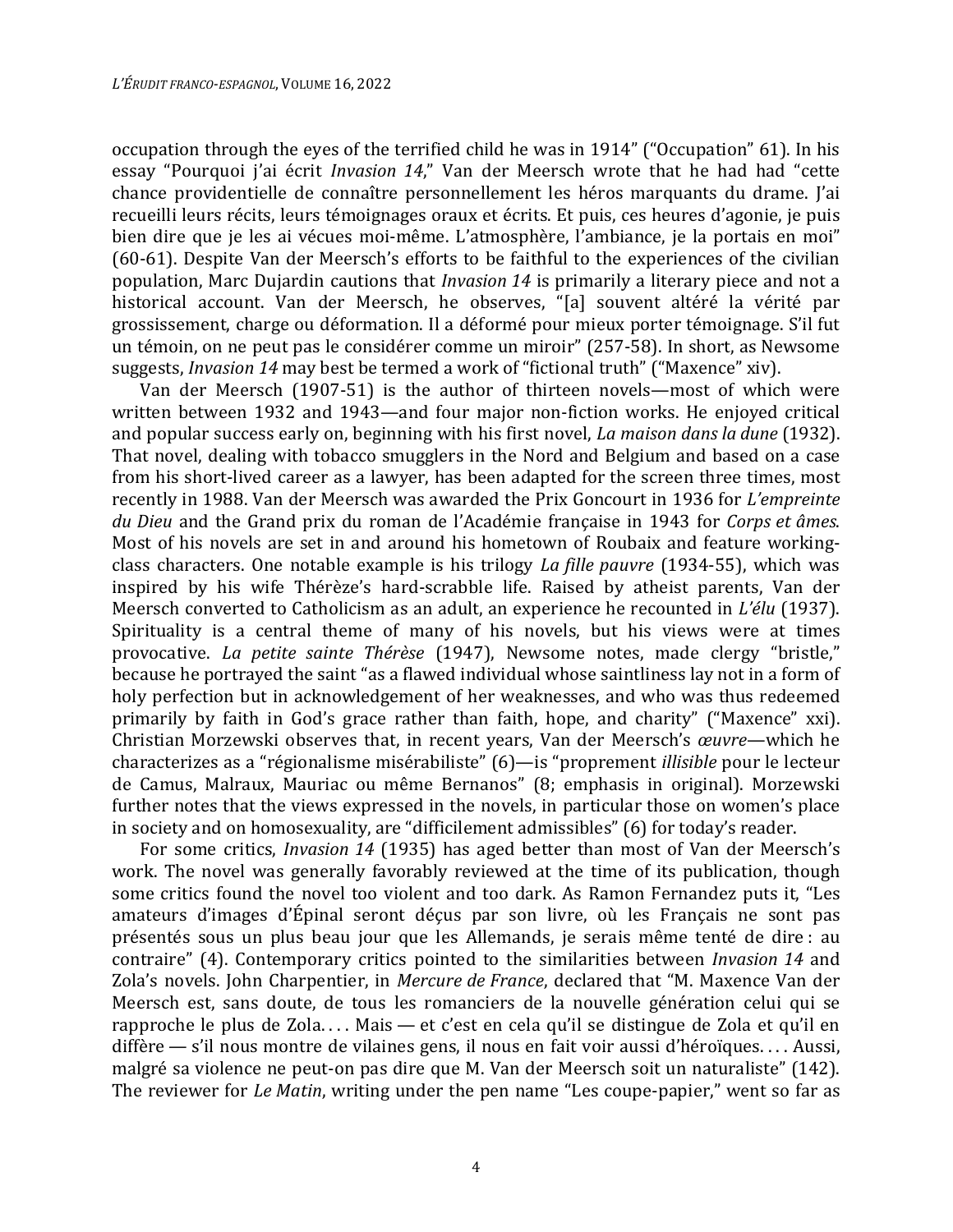to suggest that *Invasion 14* was superior to Zola's novels: "On a comparé Maxence Van der Meersche à Zola. S'il en a le sens des volumes et des masses, c'est avec un éclairage plus beau et plus haut moins de parti-pris. Et même le style de l'auteur, assez simple, assez ordinaire, est par instants soulevé par la force du livre, jusqu'à une épique et poignante grandeur" (4).

Before beginning the analysis of the characters in *Invasion 14*, it is important to define the terms that I will be using since Van der Meersch creates two sets of corporeal "codes." Like Balzac before him, Van der Meersch applied the principles of physiognomy as set forth by the Swiss theologian Johann Caspar Lavater. Moreau de la Sarthe's translation of Lavater's *Essai sur la physiognomonie, destiné à faire connoître l'homme et à le faire aimer* (1806-09) was popular among scholars and artists in France through much of the nineteenth century (Percival 17). Balzac and George Sand were two of Lavater's enthusiasts; each owned a copy of the aforementioned *Essai sur la physiognomonie* (Rivers 105). As proof of Lavater's popularity, Melissa Percival references numerous accounts of individuals who "chose their servants and spouses according to his precepts" (15). What is more, Graeme Tytler explains that, pseudoscience or not, Lavater's theories provide novelists with the means to describe a character's inner self with an economy of words since "each part of the body contains the character and essence of the whole, and there is no incongruity between the separate parts. This is confirmed by the unique physical appearance of each human being" (66-67). For readers, of course, the challenge lies in deciphering the physiognomic code because, as Orsolya Tóth observes, "[T]he description of a character is judged in a different way, along different expectations by a reader who is familiar (or was re-familiarized) with the ideas of physiognomy" (37). Understanding the bodily signs, then, is vital to the appreciation of Van der Meersch's artistry in *Invasion 14*.

Whereas physiognomy is at best a pseudoscience, psychosomatic illness has been recognized as a medical phenomenon beginning with the physicians of ancient Greece. Historian Edward Shorter posits that the term *psychosomatic* may be applied to "any illness in which physical symptoms, produced by the action of the unconscious mind, are defined by the individual as evidence of organic disease and for which medical help is sought" (x). Nineteenth-century French novels offer numerous examples of psychosomatic illness, including Balzac's *Le lys dans la vallée*, in which monsieur de Mortsauf presents with what would today be termed "conversion symptoms." What is more, in Zola's *Rougon-Macquart* series, the family matriarch, Adélaïde Rougon, suffers from hysteria, the quintessential psychosomatic malady that is the source of hereditary infirmity in her descendants.

In *Invasion 14*, the case of Gaspard Fontcroix, a former grocery store owner who suffers from an "affection assez obscure de la moëlle [*sic*] épinière" which "peu à peu, lui ôtait la vue" (203), is a prime example of Van der Meersch's use of bodily indicators to signal psychological disturbances. Van der Meersch found inspiration for the case of Gaspard Fontcroix in his uncle Georges, who lost his vision then went mad (Newsome, "Maxence" x). Forced to live with his sister and her family, Gaspard is preyed upon by his brother-in-law who begrudges him the tiny rations of dry bread he consumes. His spinal affliction suggests that his very foundation—emotional as well as physiological—is compromised. Tellingly, "spinal irritation" was one among the many manifestations of psychosomatic illness recognized by health professionals in the late nineteenth and early twentieth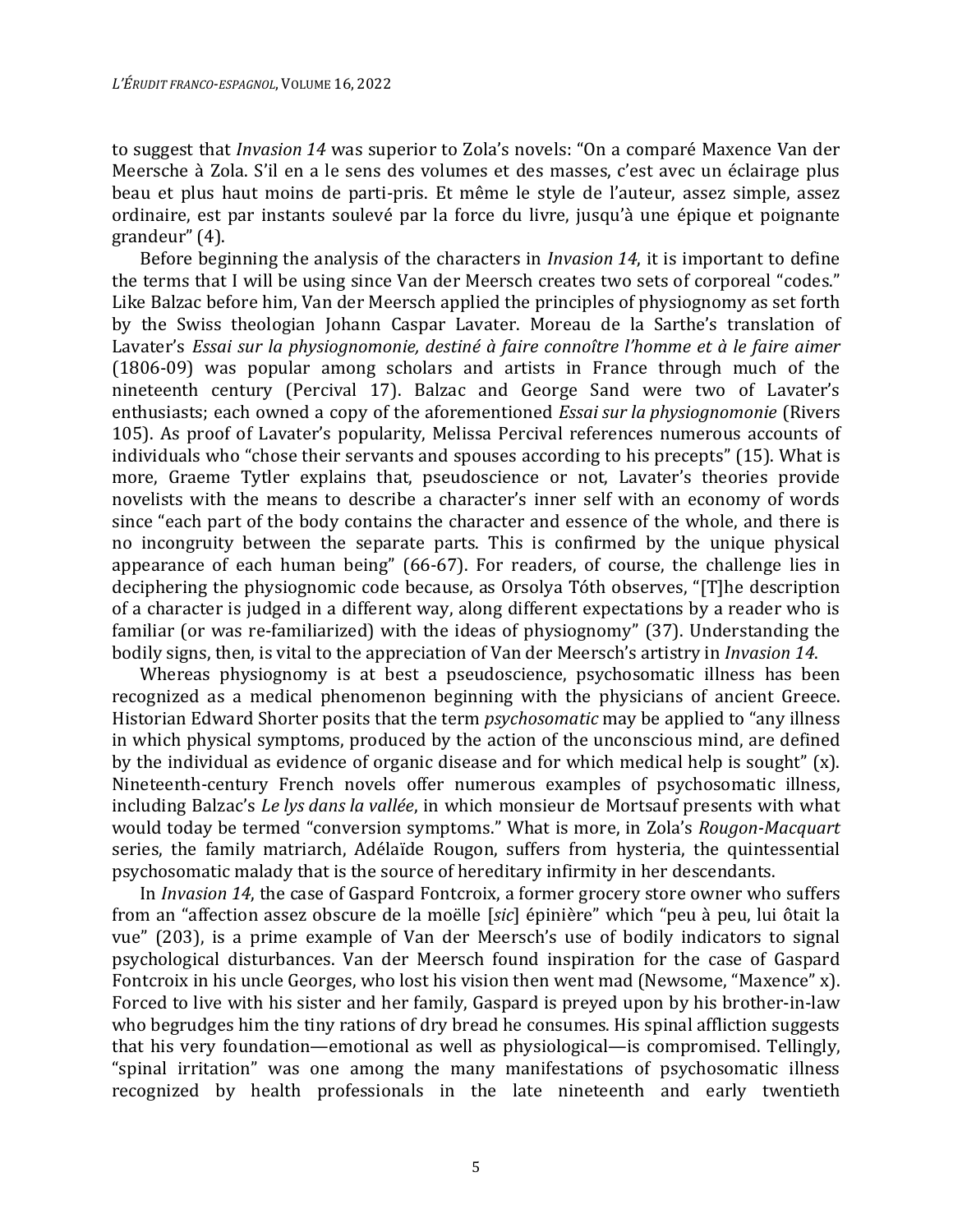centuries (Shorter 35). One cannot help but think of the work of nineteenth-century French neurologist and anatomical pathologist Jean-Martin Charcot, one of the founders of modern neurology. Charcot documented cases of hysterical blindness, which he deemed a manifestation of *la grande hystérie* (King 10). In Gaspard's case, his loss of vision points to his naivety as well as to his obliviousness to anything other than a cure for his illness. His disability shuts him off from the rest of the world, leaving him "la proie de ses pensées" (208), which only exacerbates his physiological suffering. Gaspard exemplifies, then, what Mary Barbier terms "[l]a dualité du corps et de l'âme" in *Invasion 14* (87).

The mind-body association is confirmed by Gaspard's progression to full-blown psychosis when he learns of Feuillebois's death: "Il tint des discours de plus en plus véhéments à des êtres imaginaires, s'assombrit, exagéra encore ses habitudes taciturnes. Il souffrit d'intoxications, d'anthrax, de maux de reins" (218-19). The "intoxications" were not the result of infection with *bacillus anthracis* but rather the product of his fragile psyche, of which "anthrax" is the dermatological manifestation. Cutaneous anthrax—the least virulent form in humans—presents as a boil-like lesion. Anthrax here, however, likely refers to dermatitis—that is, an unspecified skin irritation—the psychosomatic illness par excellence since, as Philip D. Shenefelt and Debrah A. Shenenfelt put it, "The skin is a great projection screen onto which physical, emotional, mental, and spiritual aspects of the person are constantly made visible" (208). In this way, Gaspard's psychological pain erupts through his skin.

Gaspard's physical suffering increases in direct proportion to his worries about his financial situation, which "le rongeai[en]t visiblement" (219). At the same time, "ronger" echoes the description of his crumbling spine that threatens his bodily integrity. Because he is deprived of physiological and emotional sustenance, Gaspard is eventually reduced to an animal-like state: "Il était si affamé qu'aux heures où Joséphine [sa sœur] faisait frire le saindoux et grésiller le lard pour le dîner, on le voyait trembler de désir et grelotter, les narines palpitantes et la bouche pleine d'eau" (219-20). His resemblance to a dog salivating over food suggests that his survival instinct has taken over. As his psychological crisis worsens, his emotions register in his face: "Gaspard abandonna tout, laissa voir, de plus en plus, une douleur envahissante" (221). After he suffers a psychotic break, his family has him committed to an asylum where his verbal incoherence eclipses his physiological symptoms. What is more, the somaticization of Gaspard's grief is in parallel with another storyline in the novel. While in a German prison in Rheinbach, Daniel Decraemer discovers the ability to discern his fellow prisoners' anguish: "Il semblait que la souffrance les avilît [les prisonniers], les rapprochât de la bête. lIs devenaient féroces. La faim les rendait inhumains. Le vernis de civilisation s'écaillait, laissait place aux instincts" (283-84). What is more, these two descriptions echo the observation by the mayor of Lille in October 1917, Charles Delesalle:

Notre population, qui supporte avec une dignité exemplaire la terrible épreuve qui fondit sur elle il y aura bientôt trois ans, s'épuise littéralement. On ne rencontre que mines hâves, teints terreux, corps décharnés ; l'amaigrissement varie entre 15 et 40 kg ; les maladies sévissent nombreuses et variées, et la mortalité sera effroyable pendant l'hiver si, à la pénurie de combustible, s'ajoute celle toujours plus aiguë de l'alimentation. (qtd. in Trochon 191)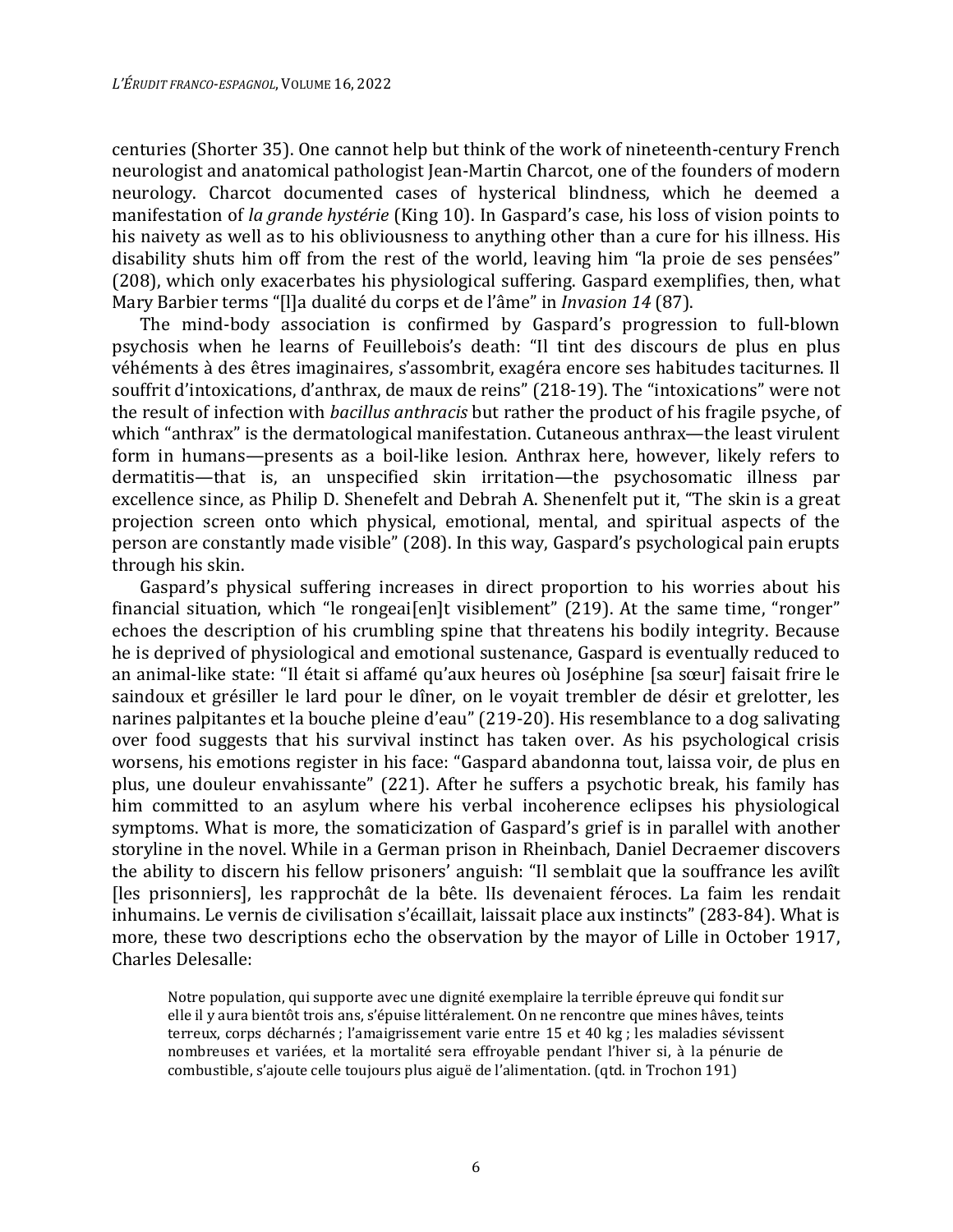In this way, Gaspard's suffering mirrors the Darwinian struggle in which the inhabitants of occupied France were engaged during the German occupation.

Gaspard's case is a blueprint of sorts for Van der Meersch's use of physical traits as indicators of psychological characteristics. In Gaspard's friend Feuillebois, we see how Van der Meersch borrows Balzac's use of physiognomy to portray the character's emotional distress after losing his son. Stéphane Audoin-Rouzeau underscores the unique circumstance of the loss of a child in war: ". . . le combat signe globalement la mort des jeunes hommes : à ce titre, la guerre inverse de façon dramatique l'ordre habituel de succession des générations. En temps normal, cette cassure de la filiation, dont on sait l'importance centrale au sein de toutes les sociétés humaines, constitue un choc psychique d'une gravité exceptionnelle" (2). Feuillebois's portrait is essentially a case study in how parents grieve the loss of an adult child. Marc-L. Bourgeois states that "[l]es parents âgés ayant perdu un enfant adulte sont beaucoup plus traumatisés et présentent un deuil chronique avec perturbations psychiques, somatiques, etc." (17). This, as we shall see, is precisely what Feuillebois experiences.

Feuillebois is a teacher and patriot who models for his students "son propre évangile" (205), formulated during the Franco-Prussian war, which consists of "Patrie [et] Revanche" (205). At the start of *la Grande Guerre*, he was "un grand gaillard bilieux, le teint olivâtre, la carrure imposante, toujours vêtu d'une ample jaquette. Il marchait en balançant les poings, son chapeau mou crânement posé sur l'oreille, les biceps écartés du corps, comme un athlète qui s'avance dans l'arène" (205). Feuillebois's confident, athletic bearing is emphasized, foreshadowing the description of his eventual decline. A closer examination, however, reveals the less prominent but no less important markers of psychological disturbance. "Bilieux" is a qualifier originating in Hippocrates's theory of temperaments, which signifies that an individual's liver, or yellow bile, prevails over the other three bodily humors (blood, phlegm, and black bile), leading to an irritable, pessimistic, or bitter nature. In that light, Feuillebois's "teint olivâtre" reinforces his irritability, since the adjective "bilieux" also refers to a yellowish-green color.

Feuillebois's "propre évangile" and his confidence in his homeland sustained him when his only child was drafted at the start of the war. When several months pass with no news from his son, however, his faith is shaken and his inner torment soon begins to register in his body and accelerated ageing: "Et maintenant, [Feuillebois] le vieil ami de Samuel, usé par cette éternelle attente, las de compter une à une les heures, écrasé par ce poids moral chaque jour plus lourd, n'était plus que l'ombre de lui-même. Ses cheveux avaient blanchi. Ses joues se ravinaient. Sa haute taille courbée, sa démarche fléchissante, lui donnaient l'allure d'un vieillard. Ce colosse faisait pitié" (216). The weight of his suffering is evident in his bent body and his stagger as well as in the general wasting of his body. When after a long absence he reappears, his friends can read the cause in his face:

Feuillebois avait dû recevoir le coup de grâce. Cet homme de soixante ans en paraissait quatre-vingts. Les muscles relâchés de la face creusaient des sillons de souffrance et de déception. Ses yeux avaient perdu leur éclat. Ses longs cheveux flottants lui donnaient un air de négligence et d'abandon. Et son ample jaquette, devenue trop large pour ce corps décharné, pendait en longs plis disgracieux. (217)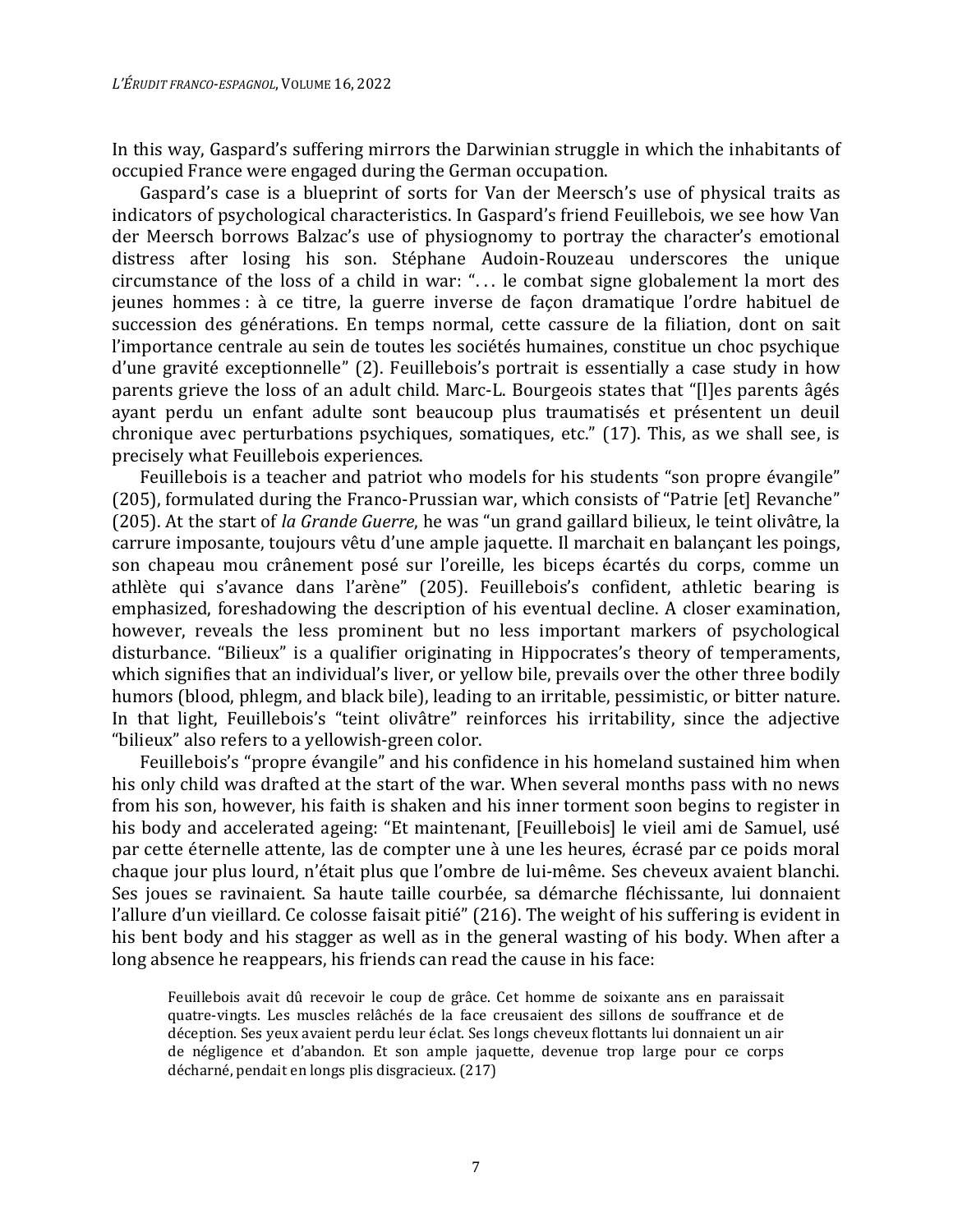The narrator plays up the effect of emotional stress on the man's body with the finality of the allusion to the "coup de grâce," the shot to the head used to end a mortally wounded soldier's agony. That military allusion also provides a link to the son lost on the battlefield. The focus on Feuillebois's face emphasizes the somatization of his grief, which is underscored by his neglected personal hygiene. Tellingly, too, his eyes—the proverbial mirror of his soul—"avaient perdu leur éclat," which points to his extinguished life force. The father's silence is significant as well; indeed, the absence of any verbal expression of psychological pain is a direct indication of the magnitude of the loss. In his memoir *Trente mille jours*, Maurice Genevoix offers a portrait of the grieving father of one of his comrades killed in action during the First World War: "Le père, entre ses rares paroles, laissait ses yeux vaguer au loin. . . . Et soudain ses mâchoires se crispaient, j'en voyais les muscles frémir" (196). The father's silence and emotional distance in Genevoix's description suggest that Van der Meersch's character is inspired by the experiences of those he interviewed in preparation for writing as well as by literary imagination.

Feuillebois's description calls to mind Balzac's père Goriot, also known as "le Christ de la paternité," because this is in essence the portrait of a broken father whose pain is etched into his face. As Goriot sells off his belongings to pay his daughters' debts, his visage betrays his anguish: "Quand le père Goriot parut pour la première fois sans être poudré, son hôtesse laissa échapper une exclamation de surprise en apercevant la couleur de ses cheveux, ils étaient d'un gris sale et verdâtre. Sa physionomie, que des chagrins secrets avaient insensiblement rendue plus triste de jour en jour, semblait la plus désolée de toutes celles qui garnissaient la table" (253). Balzac and Van der Meersch each register the change in physiognomy by means of vestimentary references. Like Goriot's, Feuillebois's formerly athletic body has wasted away, rendering him "décharné" in his now-oversized jacket. Feuillebois is a man decaying from the inside out, his grief becoming externalized in his physiological deterioration: "Pendant quelques semaines, ils [Samuel et Gaspard] revirent leur ami [Feuillebois] assez régulièrement, mais il parlait peu, ne manifestait d'intérêt pour rien, et semblait avoir l'esprit égaré dans une douloureuse contemplation" (218). The former teacher's silence is a direct indication of his imminent death for, like Goriot, he turns inward, giving in to the grief that eats away at him. Feuillebois's paternal suffering has a symbolic meaning as well, since it parallels that of millions of French citizens in the unending war. In short, his personal loss and grief are a microcosm of that of the population of northern France under German occupation.

Balzac is by no means the sole inspiration for *Invasion 14*. As we saw above, Zola's influence is equally evident in the novel's epic scope and naturalistic representation of life during the occupation, an influence Van der Meersch himself repeatedly recognized (Newsome, "Maxence" xi). Newsome notes that while both authors were keenly interested in the way in which the environment influences individuals, Van der Meersch delves more deeply into the characters' psychology than his predecessor ("Maxence" xxii). While it is true that Zola did not directly study Lavater's theories in his extensive preparation of his novels, Christopher Rivers notes that the author of the *Rougon-Macquart* shares with Lavater "the goal of ordering our knowledge of life through correlations between that which is immediately accessible to us ... and that which is beyond the immediate field of our vision or experience" (176-77).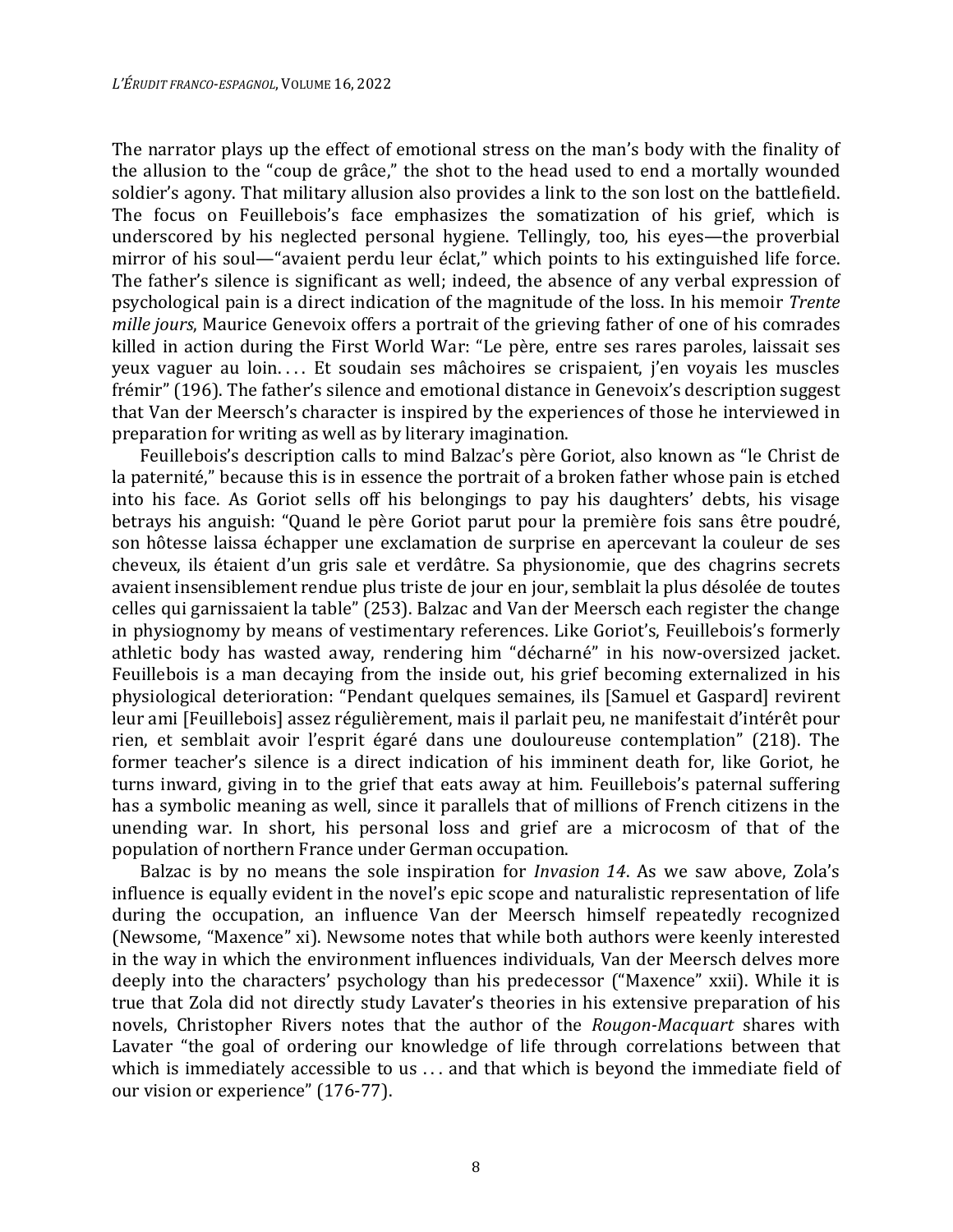The most fully developed manifestation of the mind-body association in *Invasion 14* is found in its use as allegory, the foundational examples of which are those of parents separated from their children during the occupation. The underpinnings of the Zolian intertext in Van der Meersch's novel lies, appropriately enough, in Adélaïde Rougon, often referred to as tante Dide or simply Dide, the source of *la tare héréditaire* that plagues her descendants. Dide exhibited odd behavior for much of her life and, after giving birth to her first child, she experienced an escalation in what the novel's narrator characterizes as epileptiform seizures. Raising the two children she had out of wedlock with Macquart alongside her "legitimate" son, Pierre Rougon, "Adélaïde ignorait ce qu'on appelle « sauver les apparences »" (Zola, *La fortune* 64). *Invasion 14* offers a World War I equivalent of tante Dide with the character of Fannie Sennevilliers, a young widow whose husband Jean is killed in the war. Fannie takes up with a forty-something German soldier, Paul, who is billeted at her home. For all intents and purposes, Paul replaces Jean as the head of household in the same way that Macquart replaces Rougon in the first novel of the Rougon-Macquart, *La fortune des Rougon*. Much like tante Dide, Fannie makes no effort to "sauver les apparences," although she telegraphs her shame when she cuts off all contact with her family and friends. Eventually, Fannie faces the consequences of her choices when her sister-in-law Lise Sennevilliers confronts her about her infidelity to her late husband and about the arrest—and likely execution—of his brother Henri: "Vous avez accepté l'ennemi, vous l'avez soutenu, c'est votre faute si on n'aura pas la victoire, c'est vous qui tuez les nôtres. Fille à Boches ! . . . [J]e te maudis, maudis, maudis !" (259). The term "fille à Boches" was commonly used to refer to women who fraternized with the enemy, but it is all the more demeaning in Fannie's case because she is a war widow.

If Fannie's unconventional (for the time) lifestyle echoes that of Adélaïde Rougon, her "punishment" by her community seems inspired by a scene in Zola's *Germinal* which, like *Invasion 14*, takes place in the Nord. Cécile Grégoire, the daughter of one of the shareholders of the Montsou mine, is attacked by the women who mistake her for madame Hennebeau, the wife of the mine's manager: ". . . c'étaient sa robe de soie, son manteau de fourrure, jusqu'à la plume blanche de son chapeau, qui exaspéraient. Elle sentait le parfum, elle avait une montre, elle avait une peau fine de fainéante qui ne touchait pas au charbon" (356). Cécile becomes the target of the crowd, her clothing, perfume, and soft skin the antithesis of the tattered rags, rancid body odor, and irritated skin of the miners: ". . . les femmes, dans cette rivalité sauvage, s'étouffaient, allongeaient leurs guenilles, voulaient chacune un morceau de cette fille de riche" (356). The horde attempts to degrade Cécile by literally stripping her of the trappings of her privilege. This mob scene is one segment of the larger class struggle that is at the heart of *Germinal*. For the enraged crowd, Cécile represents the rich who profit by enslaving the working class.

Van der Meersch stages a similar drama in *Invasion 14*, substituting the conflict between the proletariat and the bourgeoisie with that of resisters and collaborators. As is the case with Cécile, Fannie is targeted on the streets of the fictional city of Herlem because she represents all those who collaborate with the oppressors. Fully aware that Fannie is pregnant with the child of her German lover, the crowd surrounds her, shouting the same slur that Lise uses, "fille à Boche." One man, grabbing at Fannie's swollen belly, says: "On peut tâter, les amis, c'est pas du faux… dit un troisième, avançant les mains vers son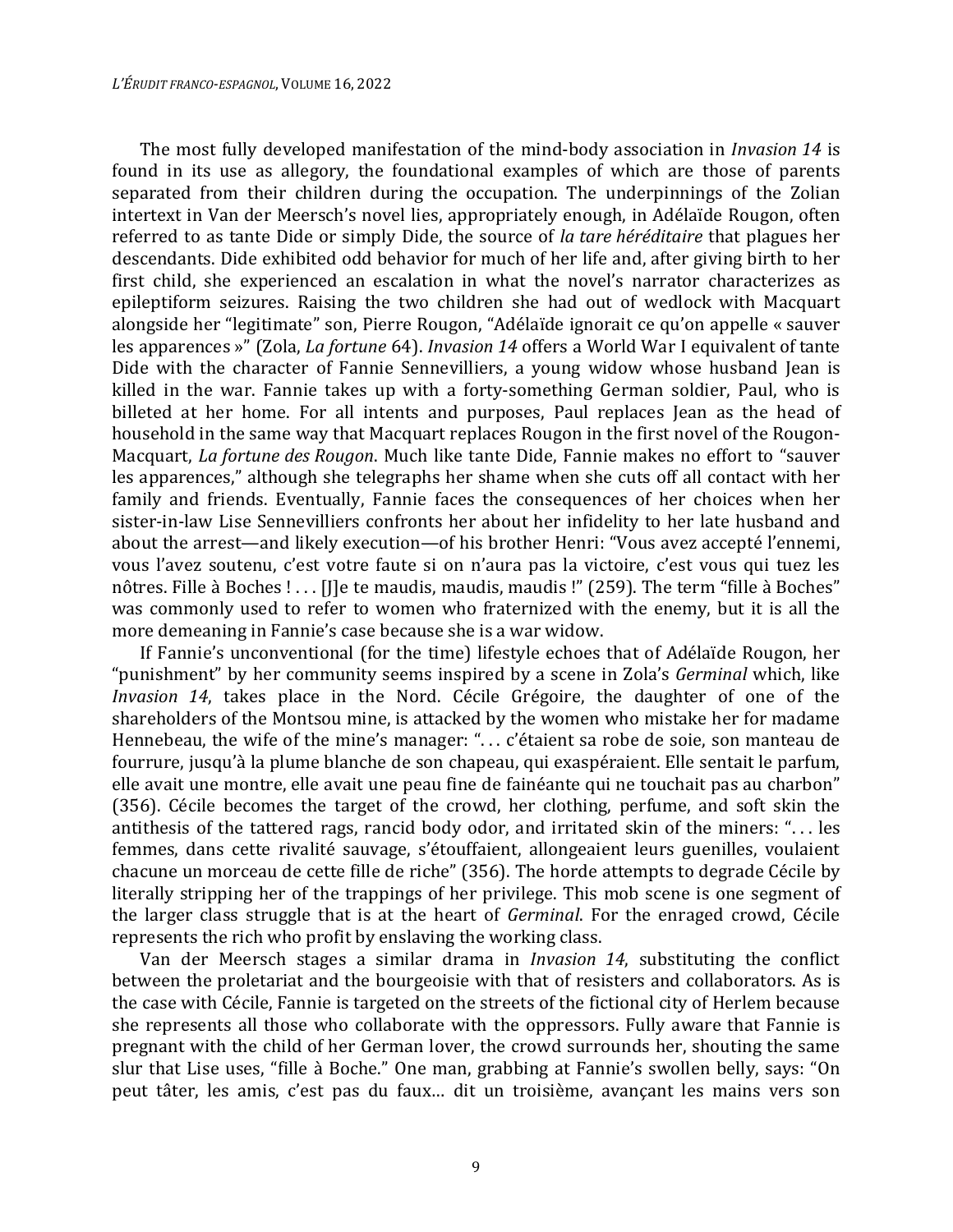corsage, tandis qu'elle [Fannie] reculait avec épouvante" (267). Fannie's pregnant belly is the equivalent of Cécile's finery in that it is a sign of privilege accorded by the enemy. Lapidated as punishment for her sin like the adulterous women in the Bible, Fannie escapes the mob to give birth surrounded by the German soldiers living on her property. Like Cécile, who is saved from the angry mob by Deneulin, owner of the Jean-Bart mine, Fannie's salvation comes from those who ensure her privilege. Giving birth with the help of the occupying forces is at once proof of her status as a "fille à Boche" and an example of Van der Meersch's humanizing of the enemy. His even-handedness in portraying Germans in *Invasion 14* caused some controversy in his native region where, even two decades later, the occupation was still fresh in the population's memory.

After giving birth, Fannie experiences what today's reader is likely to understand as postpartum depression: "Elle mangeait à peine, s'intéressait peu à sa petite, qu'elle ne pouvait allaiter. On eût dit qu'elle n'était déjà plus de cette terre. Elle dormait rarement, parlait seule des nuits entières et faisait peur à [son fils] Pierre. Il devint bientôt évident qu'elle perdait la tête" (273). In this passage, Fannie resembles tante Dide, whose "crises nerveuses" and "balbutiements d'épouvante" signal postpartum depression: "Il y avait des nuits où elle se serait levée pour courir se jeter dans la Viorne, si sa chair faible de femme nerveuse n'avait eu une peur atroce de la mort" (Zola, *La fortune* 63, 74). The intertextuality between *La fortune des Rougon* and *Invasion 14* is evident in Fannie's manner of death, which is precisely the manner imagined in Dide's suicidal ideation. Although Dide never acts on her impulse, Fannie gives into hers. She disappears one day, only to be found by a young boy skating on a frozen pond: "Et c'est ainsi qu'au travers de la masse de cristal translucide et figée, il aperçut, il devina plutôt une longue forme emprisonnée, la face au ciel, ses cheveux blonds déroulés en arrière. Le gel, en les pétrifiant, en avait respecté la souple ondulation flottante. . . . Fannie avait enfin trouvé le définitif apaisement" (273-74). What stands out is her peaceful expression, which demonstrates that the suffering of the occupation can only be relieved through death.

In 1926, French social worker Suzanne Serin conducted a study of suicide in the aftermath of World War I, concluding that, contrary to popular belief, most cases were not because of mental illness. Instead, among the patients she studied, as Gregory M. Thomas underlines, "According to her, personal grief was the primary factor in many suicides.... [M]uch of the grief suffered by those hopeless souls involved the loss of a close social relationship—either a spouse, a lover, or a child" (83). In this light, the case of Fannie Sennevilliers represents those of countless other French civilians who were left despondent by their losses. It is not too much of an exaggeration to say that for Dide as well as Fannie, the source of their illnesses lies in "la condition féminine."

The psychosomatic and physiognomic descriptions in *Invasion 14* are the product of Van der Meersch's long-standing interest in the mind-body connection, which culminated in the writing of *Corps et âmes*, a showcasing of the work of physician Paul Carton, a practitioner of naturopathy. An alternative medicine that grew out of nineteenth-century vitalism, naturopathy centers on the promotion of "the healing power of nature" and advocacy of "treat[ing] the whole person" (American Association of Naturopathic Physicians). In reviewing Van der Meersch's novel *Corps et âmes*, physician Roger Vercel maintains that the author integrated the theory of degeneration as set forth in the work of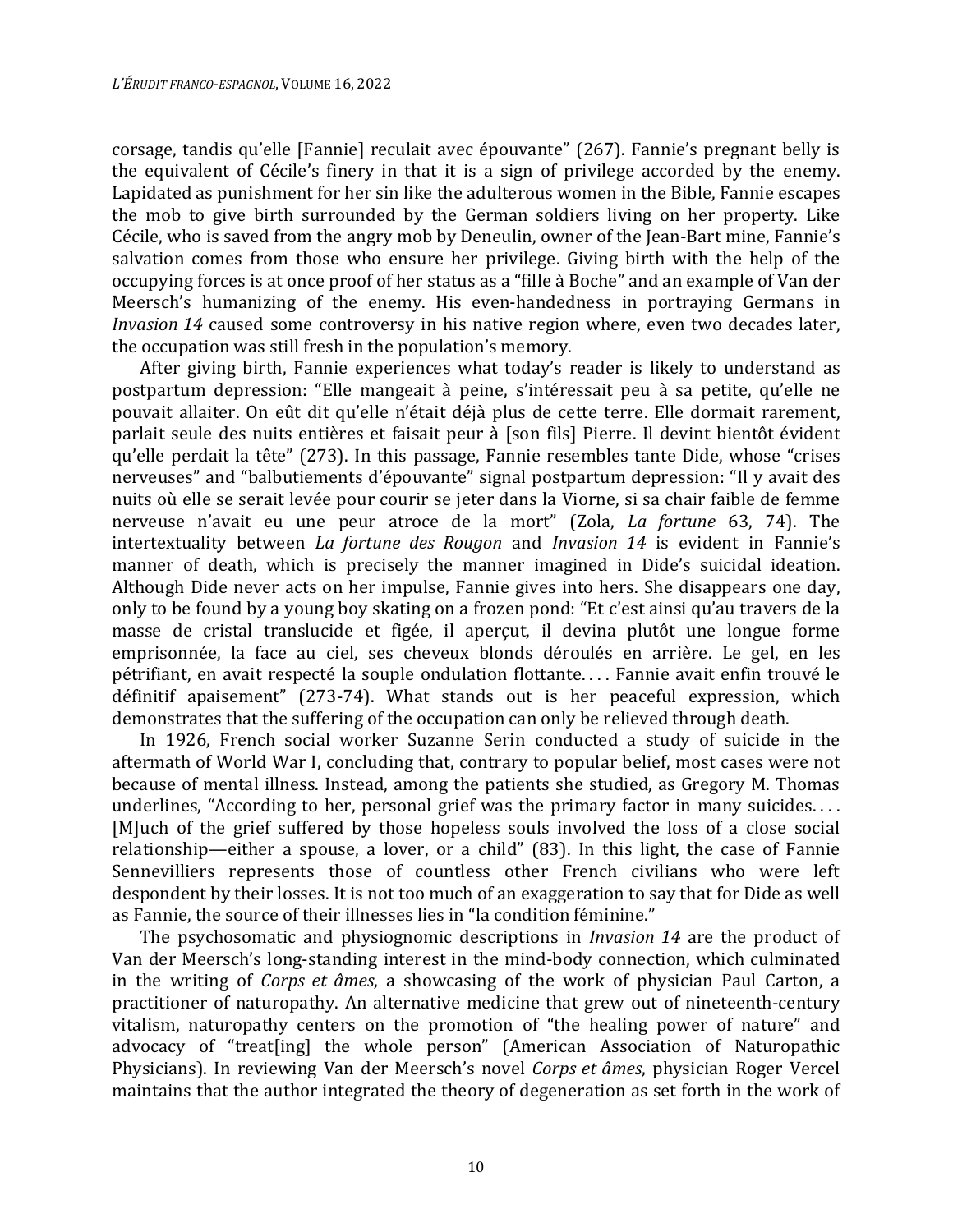Bénédict Morel and Valentin Magnan, alienists whose works profoundly influenced Zola (272). Julien Schwarz and Burkhart Brückner explain that Morel "attributed the progressive degradation of the human genome to social causes (with regard to the proletarian class), intoxication (mainly alcohol abuse), or 'congenital' and 'acquired' defects, all of which lead to damages to the offspring that can be observed in the phenotype of the next generation." Zola's use of Morel's theory in developing the main characters of *Rougon-Macquart* is, of course, the foundation of the series. Van der Meersch, I will argue, followed Zola's literary blueprint by employing the tenets of the theory of degeneration to create the character of Zidore Duydt.

Eighteen-year-old Isidore Duydt (aka Zidore) and his thirty-year-old hunchback brother, Étienne le Boscot, who engaged in gold trafficking with the German occupiers, demonstrate the way in which physiological signs point to moral corruption. It is interesting to note that, compared to studies on the black market in Nazi-occupied France, relatively little research has been done on such activities during the First World War. James E. Connolly asserts that

the perception of *ravitailleurs/fonceurs* held by the occupied population at large and both occupied and non-occupied French authorities remained overwhelmingly one of suspicion. Many interviews of *rapatriés* focus on this point. It was often suggested that *ravitailleurs/fonceurs* were in the pocket of the Germans, procuring gold for the latter, denouncing compatriots, or working for the German counter-espionage service, even if their actions occasionally did "help the population out." (158)

Based on Connolly's research, then, the story of the Duydt brothers is historically accurate. Étienne, the oldest child in the family, brings Zidore in to his lucrative dealings with the occupiers. His physical description immediately transmits his moral deficiency to the reader: "Petit, contrefait, le teint blême, avec un museau de rat et des yeux étonnement brillants et fureteurs . . ." (170). What stands out in the initial description of Étienne is his resemblance to a rat, an animal often associated with evil. The fact that Étienne is a hunchback makes him, as Barbier notes, "une figure particulière, personnage difforme, anormal, qui ne peut être issu que de la main du diable et synonyme de ruse et d'ingéniosité" (79). Étienne's criminality—a compensation for his deformity, Barbier suggests—is underscored by his other physical ailments: "Cet ancien tailleur, difforme, débile, les yeux creux, les membres effroyablement maigres, les mains squelettiques et immenses, malade du cœur et de l'estomac, atteint d'une lésion pulmonaire qu'il maintenait à peu près stable par on ne sait quel miracle de volonté, — était une puissance" (Van der Meersch, *Invasion 14* 49). "Débile" here designates both his physical and moral degeneracy. The fact that le Boscot suffers from heart, stomach, and lung ailments, moreover, confirms the physical signs of his corruption. There is a symbolic meaning to these ailments as well, since the heart is the seat of emotions while gastrointestinal problems are often the symptom of stress and psychological imbalance. His "yeux creux" and "mains squelettiques," meanwhile, have the narrative function of foreshadowing his death.

Newsome points out that Van der Meersch borrowed from naturalist theories in order to "emphasiz[e] the role of environmental factors as much as 'depraved imaginings' " ("Occupation" 54). Henri Mitterand underscores the influence Hippolyte Taine had on Zola's writing: "Après Michelet, et, chronologiquement, avant Balzac, Taine est bien le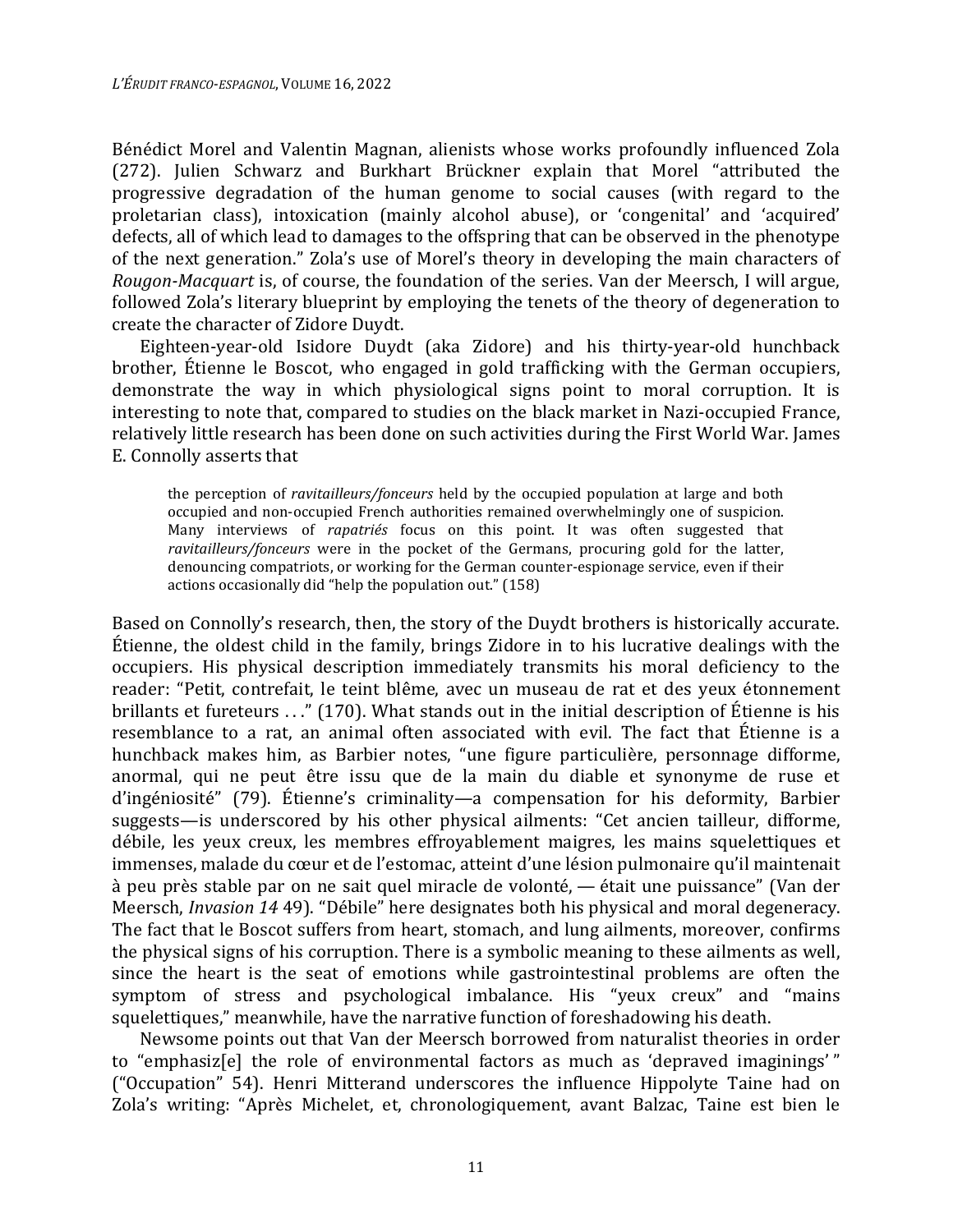deuxième père nourricier, non seulement de l'esthétique théorique de Zola, mais de sa stratégie romanesque" (14). In effect, Mitterand explains, his study of Taine's writings led to Zola's famous declaration that "une œuvre d'art est un coin de la création vu à travers un tempérament" (Zola, "M. H. Taine" 229). The original formula refers to the way artists' temperaments impact their writing but, as Mitterand explains, "Taine enrichit ce modèle théorique, en convainquant le jeune écrivain [Zola] de transposer dans la création romanesque la méthode même de la critique moderne, fondée sur l'analyse exacte des déterminations biologiques (la « race »), historiques (le « moment ») et sociales (le « milieu »)" (13). Zidore's father, who would fit perfectly in the *Rougon-Macquart*, is a miner displaced by the war who sets up a black market business in a shack and who passes on his violent behavior to his son: "Il y faisait commerce de tout ce qu'il était possible de vendre ou d'acheter, rouait de coups sa femme et ses deux plus jeunes enfants, qu'il faisait courir les rues, voler et rapiner, et qu'il exploitait comme un capital" (48). Zidore manages to leave behind his toxic father but not his physicality: "Zidore se rebellait, répondait aux gifles par des coups de poing, gagnait de l'argent à pratiquer la boxe dans les cabarets . . ." (48-49). Disadvantaged by his socio-economic situation, he nonetheless makes the best of the genetic hand he has been dealt: "Petit et râblé, nerveux, il possédait une force musculaire remarquable, et comme il fréquentait des cabarets louches et des milieux où la force était reine, il fut bientôt craint et recherché" (169). Zidore's frequenting of seedy establishments allows him to cultivate his imposing presence. His dual nature—at once "nerveux" and "râblé," vulnerable yet tough—dominates his initial description. "Nerveux" is particularly striking since it alludes to the *tare héréditaire* of the Rougon-Macquart, suggesting that Zidore's genetic makeup contributes to his fate. Initially, the young man shows signs of a willingness to lead an honest life: "Ce garçon-là, somme toute, avait commencé courageusement" (168) and, for a time, resists the temptation to go into business with Étienne. Despite his best efforts, however, Zidore cannot escape his milieu and is reduced to living off the grid with other resisters and petty thieves who manage to survive by stealing from the occupiers. The last element in Taine's formula, *le moment*, seals Zidore's fate:

On vit ainsi pendant la guerre beaucoup de jeunes gens se mettre en quelque sorte hors la loi volontairement et, contraints à une existence nouvelle dangereuse, à des fréquentations néfastes, à des séjours démoralisants dans les prisons allemandes, se gangrener, arriver à se déclasser et se dégrader sans remède, alors que le point de départ initial de leur aventure avait été un acte d'héroïsme. (48)

Zidore's situation, then, is a microcosm of that of the generation that lived through the German occupation during World War I.

It is Zidore's association with the criminal element that triggers the starting point of his psychological affliction: ". . . la fréquentation des fonceurs, des pillards et des voyous l'avait gangrené" (168). "Gangrener" is used repeatedly to describe the influence Zidore's milieu has on him. This verb, ordinarily used to describe tissue death and decomposition in a living organism, draws attention to the mind-body connection in the young man's case history, specifically the young man's eroding morality. Zidore's missteps continue when he falls in love with Georgina, a heavy-drinking prostitute twice his age who predicates their relationship on his material support. Georgia becomes his "morale" (172), further evidence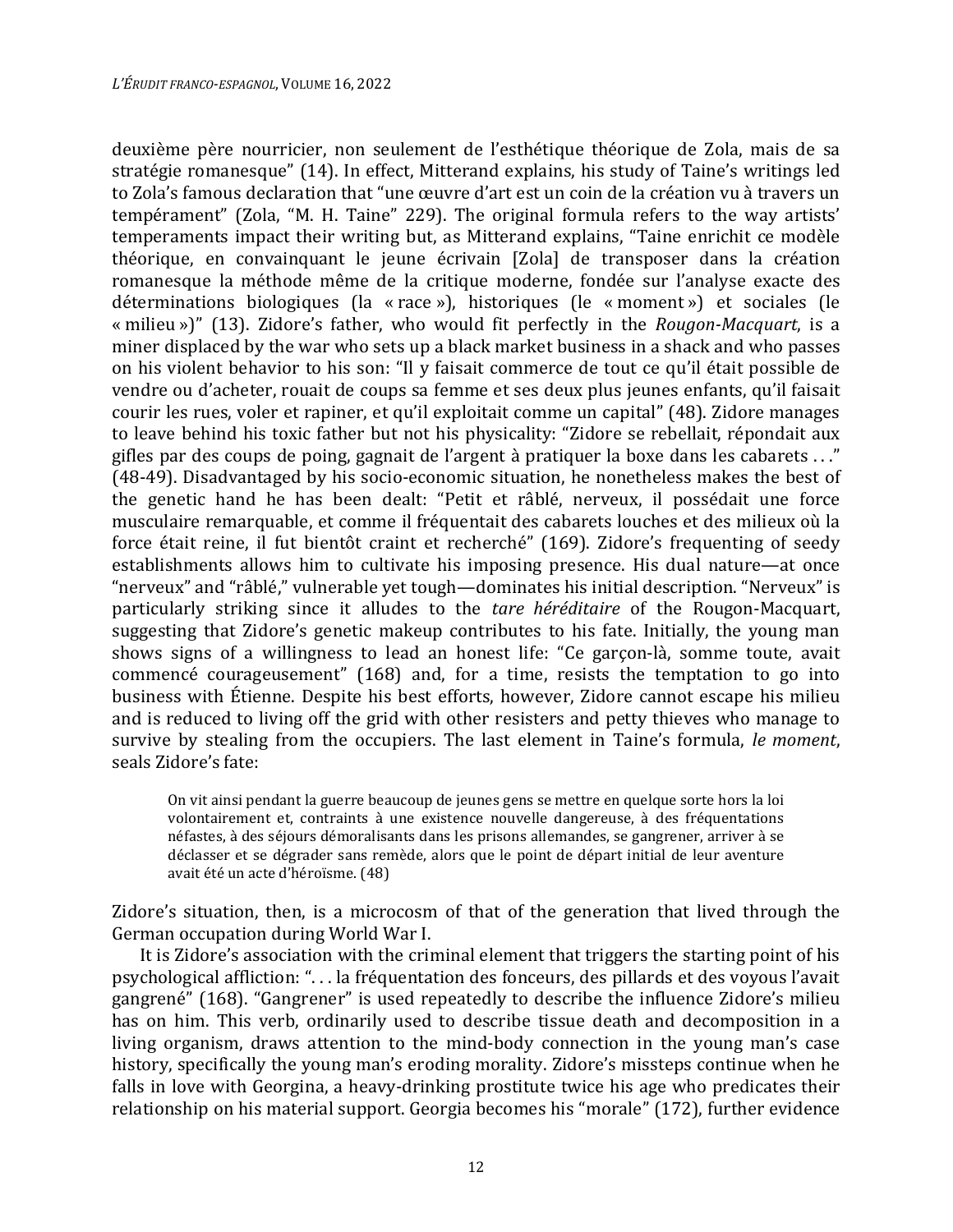of his psychological erosion. Zidore is vulnerable to manipulation because of his fear that Georgina will leave him and because of the debt he owes to another petty criminal.

Desperate to find money to keep Georgina in the manner to which she is accustomed, Zidore becomes involved with three criminal associates who force him to set up his older brother Étienne: Otto, a deserter from the German army, la Citrouille—to whom he owes money—and le Roux. Le Roux is the ringleader, his hair color a tip-off to his malevolent nature because of its traditional association with the devil. There are no other physical descriptions of le Roux because his sobriquet conveys all that the reader needs to know. La Citrouille, a "petit gros à face bouffie et ronde, . . . l'air un peu du cucurbitacé auquel il devait son surnom" (173), demonstrates that Van der Meersch does not limit his physiognomical allusions to the animal kingdom. La Citrouille has no real personality, which conveys his status as a follower. Le Roux and la Citrouille force Zidore to bring his brother to an abandoned house where the men brutalize Étienne in an effort to get him to reveal where he keeps his gold. It is le Roux—the novel's "personnage machiavélique par excellence" (Barbier 79)—who finishes off le Boscot, his cruelty confirming the significance of his red hair. After the murder, the men divide up the gold Étienne had on him—27,000 gold coins split five ways between le Roux, la Citrouille, Otto, Zidore, and another accomplice, Olivier. Zidore's delivering his brother to his murderers in exchange for a cut of his gold stash echoes Judas Iscariot's betrayal of Christ for thirty pieces of silver. Victim of his "nervous" nature, Zidore stays behind as the others leave, and "s'appuya au mur. Il eut un haut-le-cœur, un vomissement épouvantable, qui le plia en deux. Il semblait qu'il dût rendre tout ce qu'il avait dans le ventre" (182). The mind-body association here is clear; vomiting is the physiological reaction to his dastardly act, a prime example of emotions becoming externalized.

With le Boscot's murder, the final component in Taine's theory, *le moment*, has been activated and the final act of Zidore's life has begun. The distraught Zidore engages in selfdestructive behavior, drinking heavily and spending his ill-gotten gains in an attempt to assuage his guilt: "Puis il devint malade. Intoxiqué d'alcool, son organisme rejeta, repoussa le poison. Zidore, abattu, prostré, misérable, . . . vécut dans une espèce d'accablement physique, la tête lucide et le corps abruti" (183). Zola's influence virtually leaps off the page, in particular the use of the word "organisme," because it reduces the young man to the sum of his biological components, leaving him unable to determine his own fate. His alcohol dependence, meanwhile, is reminiscent of that of Gervaise Macquart in *L'assommoir*.

Zidore's physical decline is a sign that, despite his "tête lucide," he is psychologically damaged by his role in his brother's death. He feverishly reviews his entire life, trying to determine the moment at which it began its downward trajectory and, when he realizes that his obsession with Georgina is what precipitated his decline, he takes out his anger on her: "Il la frappait, la tenait claustrée près de lui des jours entiers, puis la rejetait avec dégoût, la chassait comme une bête" (183). His abuse of Georgina confirms the role of heredity in his fate, since his father "rouait de coups sa femme et ses deux plus jeunes enfants" (48). Zidore's guilt over his complicity in Étienne's murder gnaws away at him, manifesting in his increasingly paranoid thoughts and conjuring his brother's "visage blême, ses yeux noirs, cette tête aiguë entre les hautes épaules difformes. Qu'y avait-il, au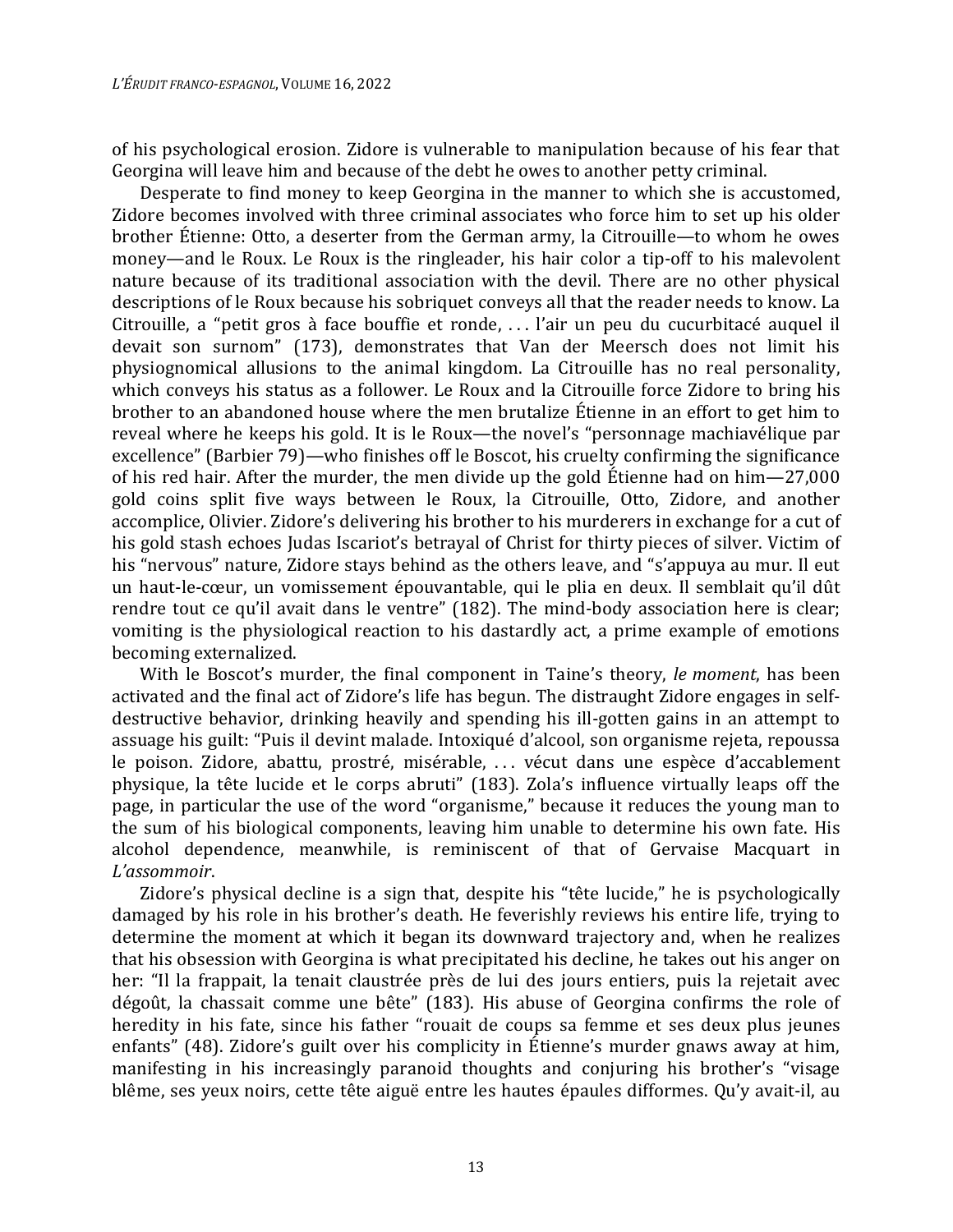fond de ce regard suprême?... Ce regard, quelle formidable malédiction il avait dû signifier !" (185). He experiences hallucinations of his brother's rotting corpse, which he saw when he "haunted" the crime scene before it was discovered by authorities: "L'alcool surexcitait son délire, suscitait devant ses yeux des spectacles abominables de pourriture" (187).

The depiction of Zidore's guilt and self-loathing may be understood as an homage of sorts to Zola's first major novel, *Thérèse Raquin* (1867), in which the title character's lover Laurent kills her husband Camille. Like Zidore, Laurent experiences hallucinations of his victim. In *Thérèse Raquin*, Laurent's first nightmare features Camille who greets him at his apartment door: ". . . ce fut Camille qui lui ouvrit, Camille tel qu'il l'avait vu à la morgue, verdâtre, atrocement défiguré. Le cadavre lui tendait les bras, avec un rire ignoble, en montrant un bout de langue noirâtre dans la blancheur des dents" (151). In both novels, the apparition of the murder victim and his silent condemnation of his murderer constitute the embodiment of a tortured conscience, the visions of the decaying bodies essentially golems of guilt.

Zidore's psychological decline is accompanied by a precipitation in his physical deterioration; in the span of several weeks, the ordinarily confident boxer becomes jumpy, exhibiting "une prudence de félin" (184). He is unable to unburden himself to anyone, least of all to his sister Léonie, his usual confidante, because he is certain that his face will betray his guilt in his brother's death: "Ça ne se prononce pas, ces mots-là. Elle le lirait, elle le devinerait sur son visage ?" (186). Nor can he go to Étienne's funeral because "On lirait l'aveu sur sa face" (186). In other words, Zidore's guilt has become externalized. With the help of the fickle Georgina, the police finally track the tortured man down to a bar, by which time his appearance has become skeletal: "... sa petite tête osseuse et pâle, creusée aux joues. La barbe mal rasée brillait en aiguilles d'or" (193). The description of Zidore builds on the details of his crime; his skull evokes Étienne's corpse while his stubble calls to mind the gold for which his brother died. After shooting one of the policemen, Zidore is kicked to death by his victim's partner, his face reduced to mush by the beating, symbolically erasing his identity and his very humanity. His final thoughts go to Étienne, who materializes before him one last time: "Mais il n'y avait pas de haine sur l'étroit visage blême, adouci, et comme dépouillé d'amertume. Seulement une immense pitié, une immense miséricorde... Zidore eut, vers cette ombre, un effort désespéré" (194-95). This last image is ambiguous, the benevolent hallucination implying that if Zidore's sin has been expiated, his psychological suffering has not been entirely relieved even as he takes in his last breath.

*Invasion 14*, as we have seen, is based on an interdiscursive fabric composed of allusions to the works of Balzac and Zola. Mitterand explains that in Zola's works,

... le corps humain est toujours déjà thématisé, puisqu'il sert de comparant pour la représentation d'une matière et d'une nature que le romancier doue de fonctions et d'affects biologiques : appétit, dévoration, absorption, sensualité, sexualité, intentionnalité. Mais, dans la hiérarchie des représentations romanesques, il semble bien occuper la première place, devant la nature, et il fait évidemment l'objet d'une thématisation autonome. (75)

Mitterand's assessment of Zola's work is equally applicable to *Invasion 14* because, like Zola, Van der Meersch wanted to create a social history of sorts by following members of the Sennevilliers and Duydt families. Zola's declaration in the preface to the first novel of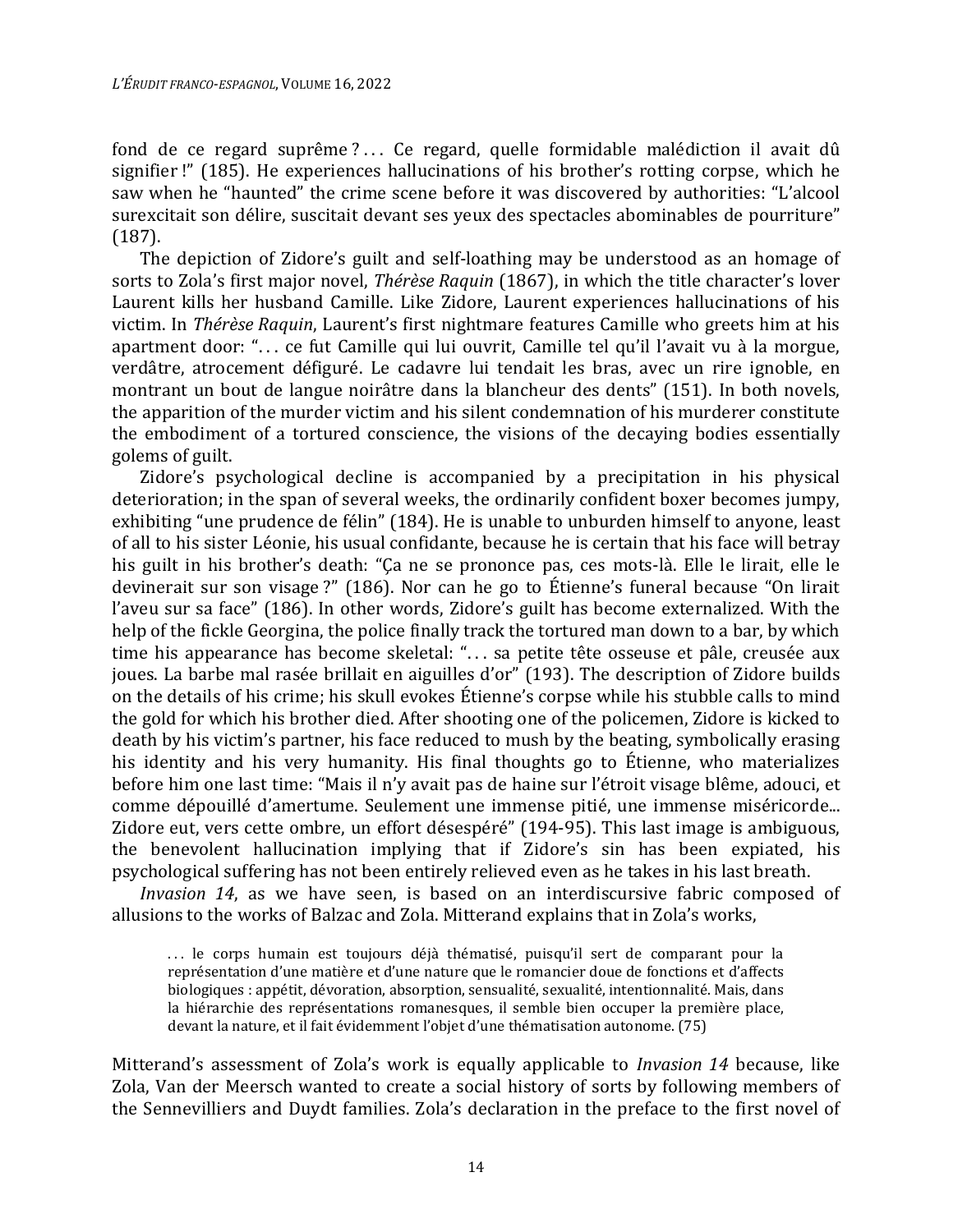the *Rougon-Macquart*, *La fortune des Rougon*, rings true for *Invasion 14* as well although, of course, in the latter, the historical context is the German occupied Nord: "Historiquement, ils partent du peuple, ils s'irradient dans toute la société contemporaine, ils montent à toutes les situations par cette impulsion essentiellement moderne que reçoivent les basses classes en marche à travers le corps social, et ils racontent ainsi le Second Empire à l'aide de leurs drames individuels, du guet-apens du coup d'État à la trahison de Sedan" (8). Its historical import notwithstanding, *Invasion 14* is a significant literary work built on the foundation provided by the realist novels of the nineteenth century, a continuation of sorts of the attempt by French novelists such as Honoré de Balzac and Émile Zola "to see the invisible, know the unknowable, and narrate that which lies beyond the limits of narration" (Rivers 7). Critics such as Newsome and Barbier have drawn attention to Van der Meersch's artistic debt to Balzac, in particular the latter's application of Lavater's theory of physiognomy, the pseudoscience that advocated interpreting individuals' physical traits in order to discern their character. For her part, Barbier points to the intricacy of Van der Meersch's use of physiognomy and psychosomatic symptoms to make the body a "moyen d'expression de l'âme" (80). It is Van der Meersch's artistry, in particular his use of the mind-body connection in his development of the main characters of *Invasion 14*, that offers us insight into the psychological effects of the German occupation of 1914-18 on the civilian population of northern France.

## **Works Cited**

- American Association of Naturopathic Physicians. "Principles of Naturopathic Medicine." *Naturopathic.org*. AANP, 2011. Web. 27 Oct. 2020.
- Audoin-Rouzeau, Stéphane. "Qu'est-ce qu'un deuil de guerre ?" *Revue historique des armées* 259 (2010): 1-10. Web. 22 June 2020.
- Balzac, Honoré de. *Le père Goriot*. Paris: Flammarion, 1966. Print.
- Barbier, Mary. "Corps et âme dans *Invasion 14*." *Roman 20-50* 43 (2007): 77-87. Print.
- Becker, Annette. *Oubliés de la Grande Guerre : Humanitaire et culture de guerre*. Paris: Pluriel, 2012. Print.
- Bourgeois, Marc-L. *Le deuil : Clinique et pathologie*. Paris: PUF, 1996. Print.
- Charpentier, John. "Les romans." *Mercure de France* 1 Jan. 1936: 139-44. *RetroNews*. Web. 5 May 2021.
- Connolly, James E. *The Experience of Occupation in the Nord, 1914–18: Living with the Enemy in First World War France*. Manchester: Manchester UP, 2018. *Manchester Open Hive*. Web. 5 May 2021.
- Les coupe-papier. "Les livres." *Le Matin* 8 Dec. 1935: 4. *Gallica*. Web. 5 May 2021.
- Dujardin, Marc. "Sociétés et gens du Nord à travers l'œuvre de Maxence Van der Meersch." Diss. Université de Lille III, 1982. Print.
- Fernandez, Ramon. "Le livre de la semaine : *Invasion 14* de Maxence Van der Meersch ; *Jours sans gloire* de François de Roux." *Marianne* 20 Nov. 1935: 4. *Gallica*. Web. 5 May 2021.